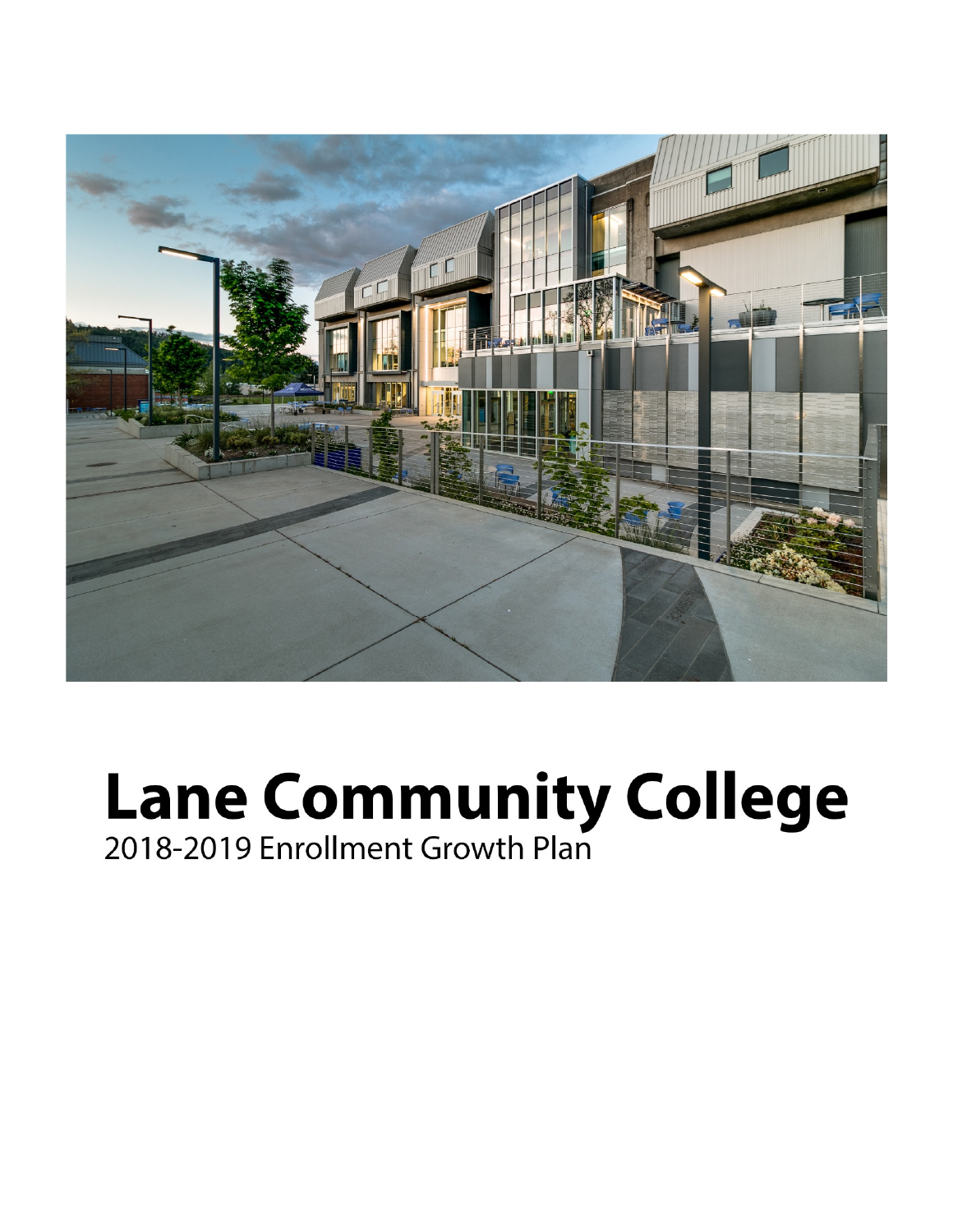# **Plan Overview**

This enrollment plan outlines growth areas and primary strategies for increasing credit enrollment in order to balance the 2018‐2019 budget. The plan represents actionable opportunities for growth based on extant collegewide and program‐specific plans; feedback from the campus and external community; and research and analysis of enrollment trends, gaps, and opportunities.

The purpose of the plan is to:

- Establish enrollment growth areas with measurable goals
- Empower and support program‐ and department‐level planning to achieve institutional goals and priorities
- Provide a structure for regular reporting, assessment, and adaptation of enrollment strategies and results
- Build upon and strengthen external partnerships
- Identify essential resources needed to accomplish enrollment growth objectives
- Strengthen the college's budget and ability to support its comprehensive mission

Growth areas and strategies identified in this plan support the college's mission, core themes, and strategic directions, with a primary focus on access and student success. The plan will be implemented through a collaborative effort of program and department administrators, faculty, and staff, with oversight and support from the Office of Academic and Student Affairs.

An overarching element of the enrollment growth plan is implementation of strategic marketing initiatives that encompass the designated growth areas. The Marketing Department will focus on increasing local awareness for all college programs and services while raising the profile for flagship programs and growth areas, and promoting a culture of college pride among students, staff and faculty. Marketing plans for 2018‐2019 include redesign of lanecc.edu, modernization of the college brand, leveraging available technologies to directly communicate with target audiences and assess response rates, and utilizing new media advertising, such as geofencing and Google adwords.

Progress will be reported quarterly (January, April, and July) to the college community and Board of Education both on the results of this plan and on overall enrollment and student success indicators that reflect the entirety of Lane's programs and services.

Although the enrollment growth goal included in the Budget Development Subcommittee consensus budget recommendation is 2% over current (2017‐2018) enrollment levels, this plan represents an increase of 2.8% and includes essential investments needed to achieve growth goals. Investments will be funded through prioritizing personnel needs represented in this plan when determining positions to fill. A 2.8% enrollment increase equates to approximately 213 student FTE or 6,400 credits, as represented in Chart 1 on page 2.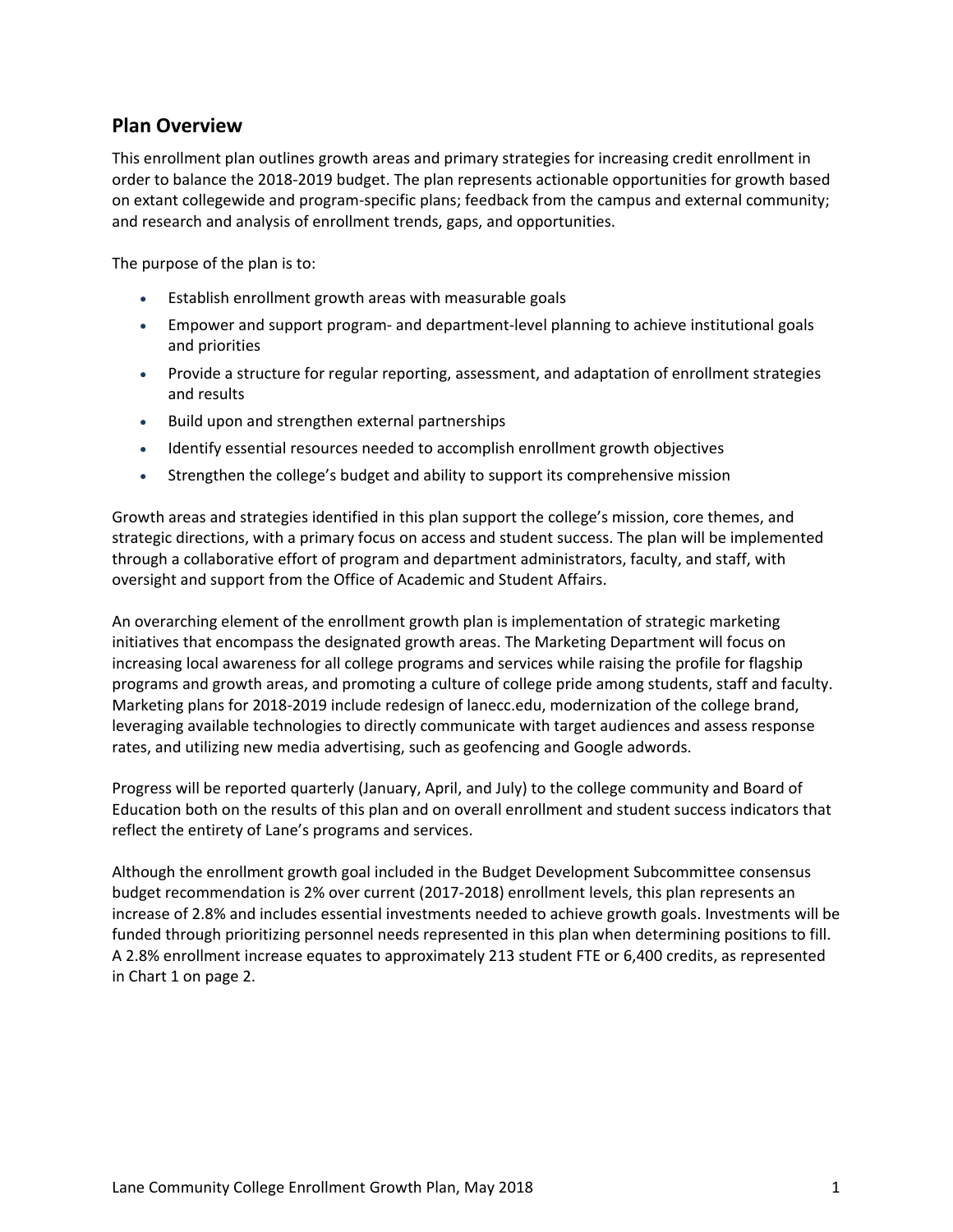



As represented in Chart 2 below, 4th week enrollment figures for Spring 2018 present significant gains over prior terms due to changes in waitlist and z‐coding procedures described on page 9, and direct registration outreach described on page 7. These changes will positively impact all three major terms in 2018‐20191 .



<sup>1</sup> Due to the different structure and nature of summer term, procedural changes will not be applied in summer.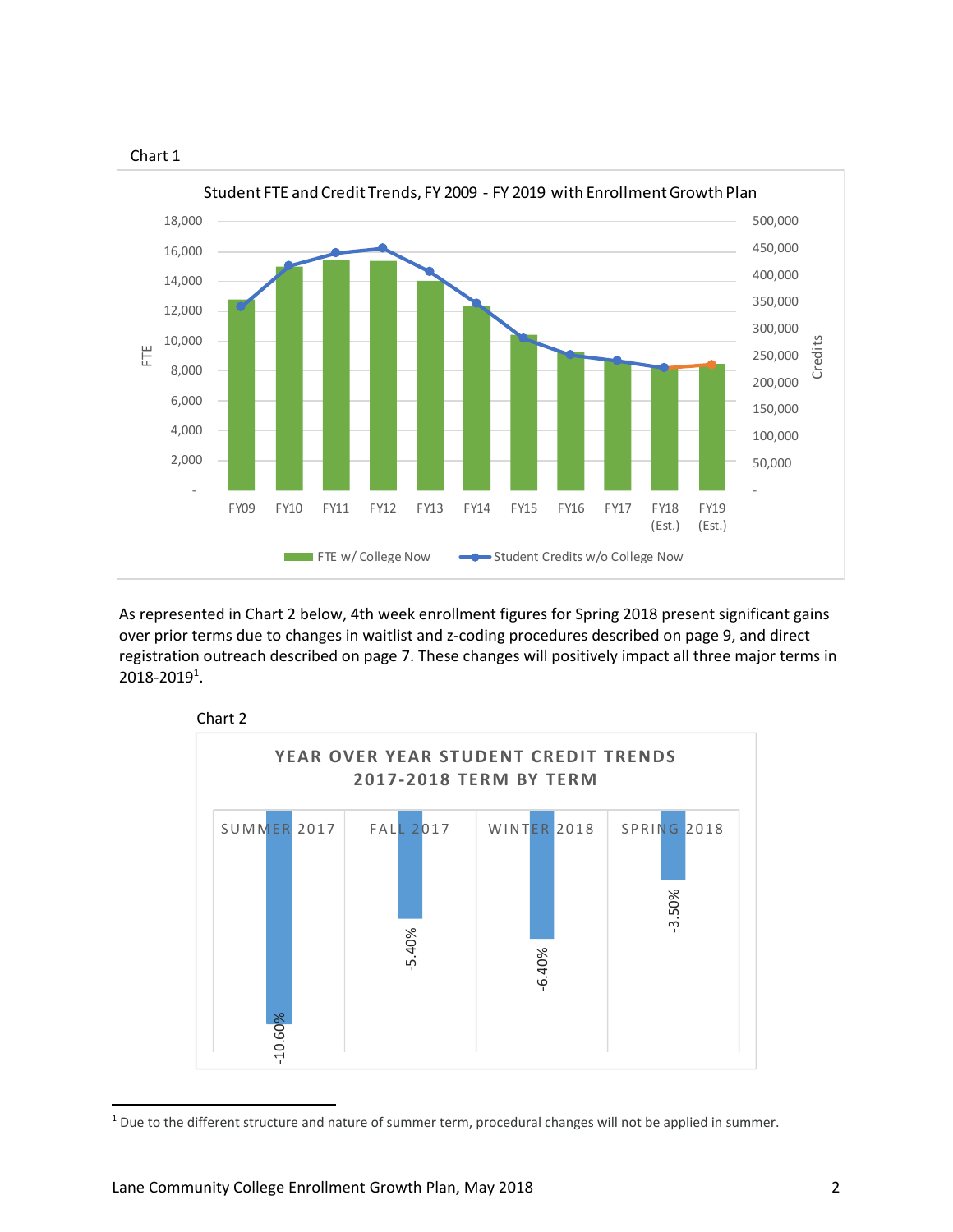| <b>Growth Area</b>                                                   | <b>Strategies &amp; Actions</b>                                                                                                                                              | <b>Growth</b><br>(Student FTE) |
|----------------------------------------------------------------------|------------------------------------------------------------------------------------------------------------------------------------------------------------------------------|--------------------------------|
| Online                                                               | • Increased instructional design support for faculty<br>• New and revised online sections<br>• ASOT OER (z-degrees)<br>• Effective Learning courses for [online] students    | 24.0                           |
| <b>New Students</b>                                                  | • Placement redesign<br>• Communications and customer relationship<br>management<br>• Financial Aid efficiencies<br>• Recruitment and admissions<br>• Waitlists and z-coding | 43.8                           |
| <b>Student Retention</b>                                             | • First Year Experience expansion<br>• Early outreach and academic support<br>• Exigent Circumstances support<br>• Policy and procedure updates<br>• Waitlists and Z-Coding  | 80.8                           |
| <b>High School Connections &amp;</b><br><b>Cooperative Education</b> | • Regional Promise<br>• Cooperative Education internships                                                                                                                    | 22.0                           |
| <b>Health Professions</b>                                            | • Nursing program 2 <sup>nd</sup> year bridge<br>• Evening Dental Assisting program                                                                                          | 20.3                           |
| <b>ABSE to Credit</b>                                                | • College Readiness program expansion<br>• Career Pathways expansion                                                                                                         | 9.6                            |
| <b>ESL to Credit</b>                                                 | • ESL to Credit bridge program expansion<br>• ESL Online<br>• Diversification of ESL resident populations                                                                    | 12.7                           |
| <b>Total</b>                                                         |                                                                                                                                                                              | 213.2                          |

# **Summary of 2018‐2019 Enrollment Growth Plan and Budget Impact**

#### **Budget Impact**

Upon successful implementation, this growth plan will yield \$895,400 in new revenues in 2018‐2019 and \$1,459,800 in subsequent years when additional student FTE is fed into the state funding formula. Investments of approximately \$625,000 to support growth will be funded through existing budget for personnel.

|                       | New Revenues FY<br>2018-2019 |  | Increase Over March<br>2018 Planning<br>Projection* | Proposed Budget<br>Increase |
|-----------------------|------------------------------|--|-----------------------------------------------------|-----------------------------|
| Tuition & Fee Revenue | 895,400                      |  | 1,595,400                                           | 1,350,000                   |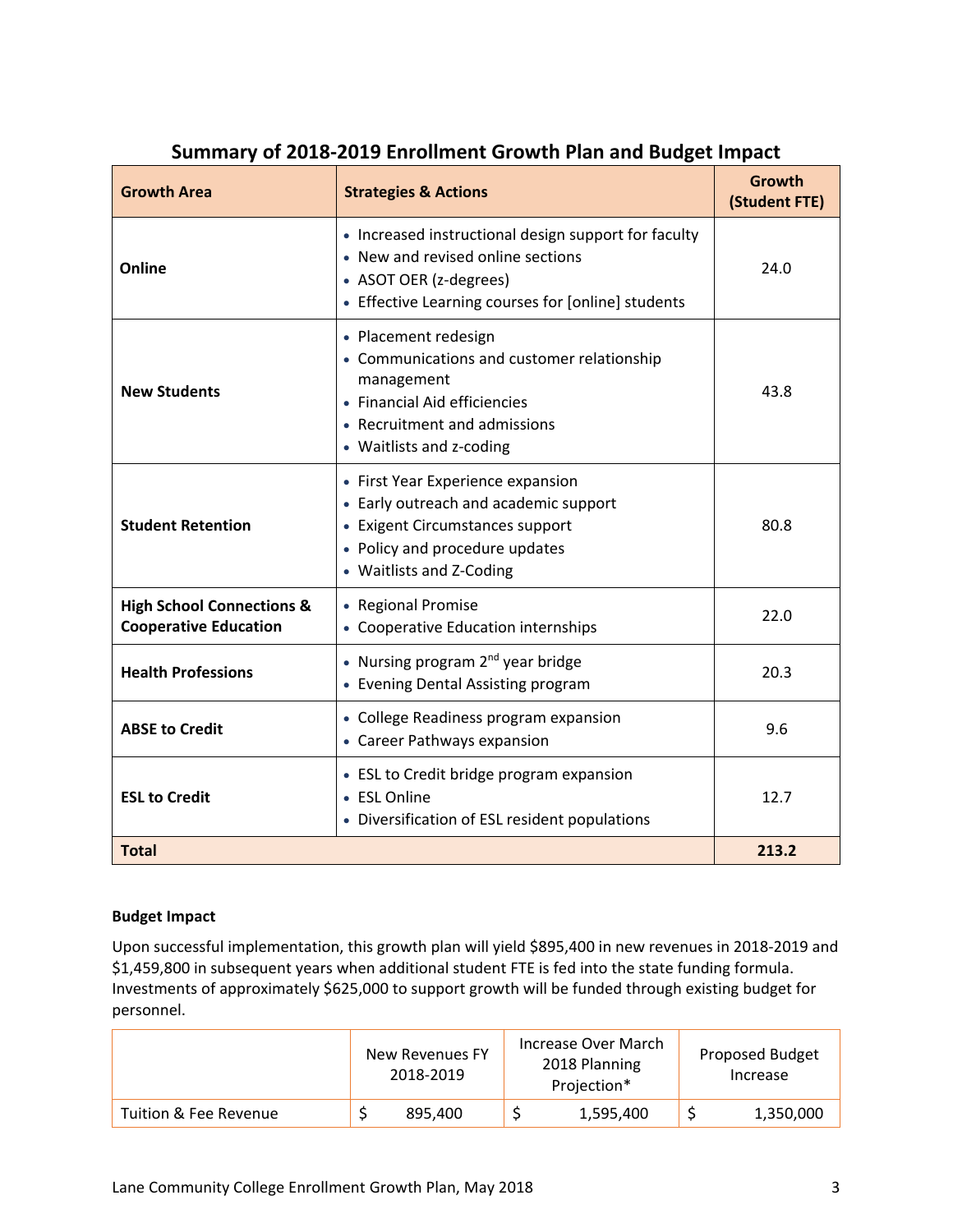# **Online**

Lead: Ian Coronado, Dean of Academic Technology

Lane's Academic Technology Center (ATC) and Instructional Design Services (IDS) provide faculty with support for development of online courses, open educational resources, and other academic technologies. The college has invested in building capacity for this work with the addition of an online course fee in 2017. The online course fee pays for:

- An Instructional Designer to support online course development at a level appropriate for an institution of Lane's size
- Curriculum development for instructors to convert courses to an online format or redevelopment to update existing online courses using online course standards that promote student engagement and interactions
- The creation of online OER degrees (z-degrees)

Online growth strategies for 2018‐2019 and beyond:

- Additional instructional support for online course conversions and development
- ASOT OER transfer degrees (z-degrees) in Business and CIT, effective Fall 2018
- Addressing possible impediments towards having online, OER versions of courses needed for credential attainment and working to enable student success
- After Business and CIT ASOT z-degrees are completed, development of 3 to 4 additional AAS degrees for Business and CIT
- Utilize market research to identify future areas of focus

#### *Supporting Online Student Success*

The Academic Learning Skills Department, which has offered Effective Learning courses for more than a decade, will offer Effective Online Learning EL 199 starting fall term 2018. This course addresses the growing need among students for additional support navigating and learning from digital and online materials, in both face‐to‐face and online courses. While many students may feel comfortable navigating the Internet, few have explicit training in retaining, comprehending, and evaluating digital and online information.

The EL 199 course introduces students to the major skills and knowledge needed to learn effectively in digital environments and from digital texts. Students will gain an understanding of time‐ and self‐ management strategies, critical digital literacy skills including active online reading and media comprehension strategies, and media analysis skills for use in fully online, partially online, and face‐ to-face classes where digital texts may be used. The course will contribute to enrollment growth in two significant ways: 1) direct student enrollment in the new sections, and 2) increased student success and retention in both other online courses as well as face‐to‐face classes.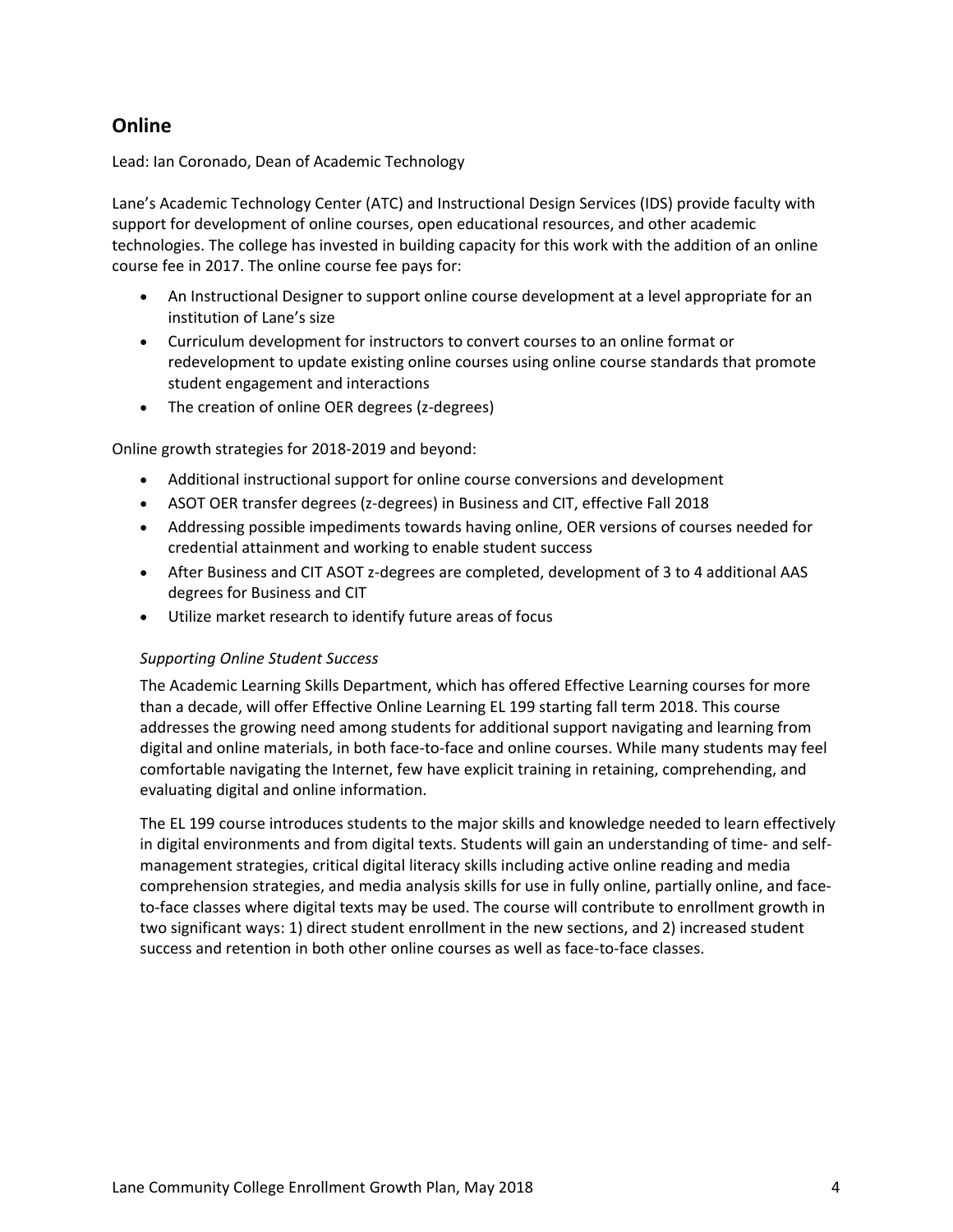



While overall college enrollment declined 45% from academic year 2012 to academic year 2017, online enrollment (students enrolled in some online courses or only online courses) decreased only 15% over the same time period and increased 2.2% in 2017, as reflected in Charts 3 and 4.

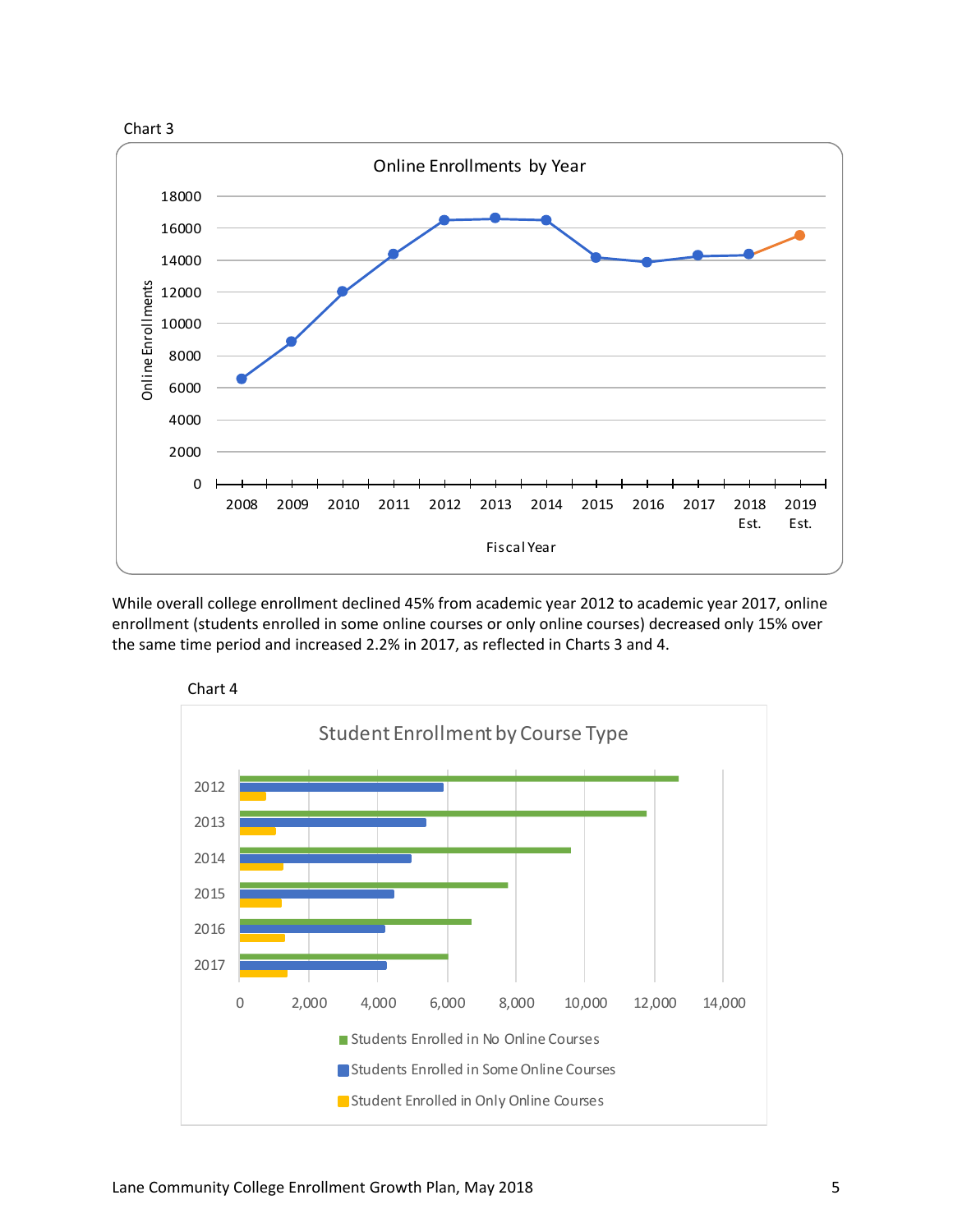Projected increases in online sections for 2018‐2019 by subject area are presented in the table below. Based upon conservative enrollment estimates, this will translate to 1,184 registrations. We estimate 25% of these, or 296 registrations, will result in new credits generated vs. substitution for other courses.

| <b>New or Revised</b><br><b>Online Course</b> | <b>New</b><br>sections | <b>Projected New</b><br><b>Enrollment</b> | <b>New or Revised</b><br><b>Online Course</b>                                                                         | <b>New</b><br>sections | <b>Projected New</b><br><b>Enrollment</b> |  |
|-----------------------------------------------|------------------------|-------------------------------------------|-----------------------------------------------------------------------------------------------------------------------|------------------------|-------------------------------------------|--|
| <b>ARH 217</b>                                | $\overline{2}$         | 76                                        | <b>PSY 201</b>                                                                                                        | 2                      | 40                                        |  |
| <b>Electronic Music History</b>               | 3                      | 114                                       | ED 233                                                                                                                | $\mathbf{1}$           | 25                                        |  |
| Basic Design ART 115                          | 3                      | 63                                        | <b>ED 258</b>                                                                                                         | $\mathbf{1}$           | 15                                        |  |
| <b>Understanding Cinema</b>                   | $\ast$                 | $\overline{\phantom{a}}$                  | <b>ANTH 103</b>                                                                                                       | $\mathbf{1}$           | 30                                        |  |
| Photography ART 261                           | $\overline{2}$         | 42                                        | CJA 101                                                                                                               | $\overline{2}$         | 48                                        |  |
| <b>MUL 103</b>                                | $\overline{2}$         | 42                                        | <b>PSY215</b>                                                                                                         | $\mathbf{1}$           | 30                                        |  |
| <b>ART 289</b>                                | $\mathbf{1}$           | 21                                        | <b>MTH 82</b>                                                                                                         | $\ast$                 | $\overline{\phantom{a}}$                  |  |
| J216                                          | $\overline{2}$         | 52                                        | <b>MTH 111</b>                                                                                                        | $\ast$                 |                                           |  |
| History of Photo 1                            | $\mathbf{1}$           | $\overline{\phantom{a}}$                  | <b>WR 115</b>                                                                                                         | $\overline{2}$         | 42                                        |  |
| History of Photo 2                            | $\mathbf{1}$           | $\overline{\phantom{a}}$                  | CS 161C+                                                                                                              | $\mathbf{1}$           | 24                                        |  |
| GS 142                                        | 3                      | 72                                        | CS 162C+                                                                                                              | $\mathbf{1}$           | 24                                        |  |
| GS 147                                        | 3                      | 72                                        | CS 260                                                                                                                | $\mathbf{1}$           | 24                                        |  |
| <b>BI 231</b>                                 | $\mathbf{1}$           | 26                                        | <b>CS 161P</b>                                                                                                        | $\mathbf{1}$           | 24                                        |  |
| <b>BI 232</b>                                 | $\mathbf{1}$           | 26                                        | <b>CS 162P</b>                                                                                                        | $\mathbf{1}$           | 24                                        |  |
| <b>BI 233</b>                                 | $\mathbf{1}$           | 26                                        | <b>BA 101</b>                                                                                                         | $\mathbf{1}$           | 24                                        |  |
| BI 101J                                       | $\mathbf{1}$           | 26                                        | <b>BT278</b>                                                                                                          | $\mathbf{1}$           | 10                                        |  |
| <b>BI 1021</b>                                | $\mathbf{1}$           | 26                                        | <b>CIS125M</b>                                                                                                        | $\mathbf{1}$           | 10                                        |  |
| <b>BI 102G</b>                                | $\mathbf{1}$           | 26                                        | Total                                                                                                                 | 51                     | 1,184                                     |  |
| <b>ANTH 101</b>                               | $\overline{2}$         | 40                                        | *The asterisk indicates courses converted to online delivery<br>that will enable online and/or OER degree completion. |                        |                                           |  |
| <b>SOC 204</b>                                | $\overline{2}$         | 40                                        |                                                                                                                       |                        |                                           |  |

#### **Case Study: Online in the Arts**

Initial online course development work in partnership with the Arts division has yielded positive results. In Spring 2017, total Arts division student enrollment was 1,651. In Spring 2018, total Arts division student enrollment is 1,950, an increase of 18%. 67% of this enrollment growth is in new online courses.

#### Department Details: Arts & Applied Design

Spring 2017 to Spring 2018 comparison: Total student enrollment increased by 111 students, or 9.5%. Online course offerings increased from three courses and one telecourse in 2017 to seven online courses in 2018, resulting in a 36% increase in online student enrollment.

# Department Details: Music, Dance & Theatre

Spring 2017 to Spring 2018 comparison: Total student enrollment increased by 188 students, or 31.6%. Online course offerings in increased from two courses in 2017 to six online courses in 2018, resulting in a 451% increase in online student enrollment.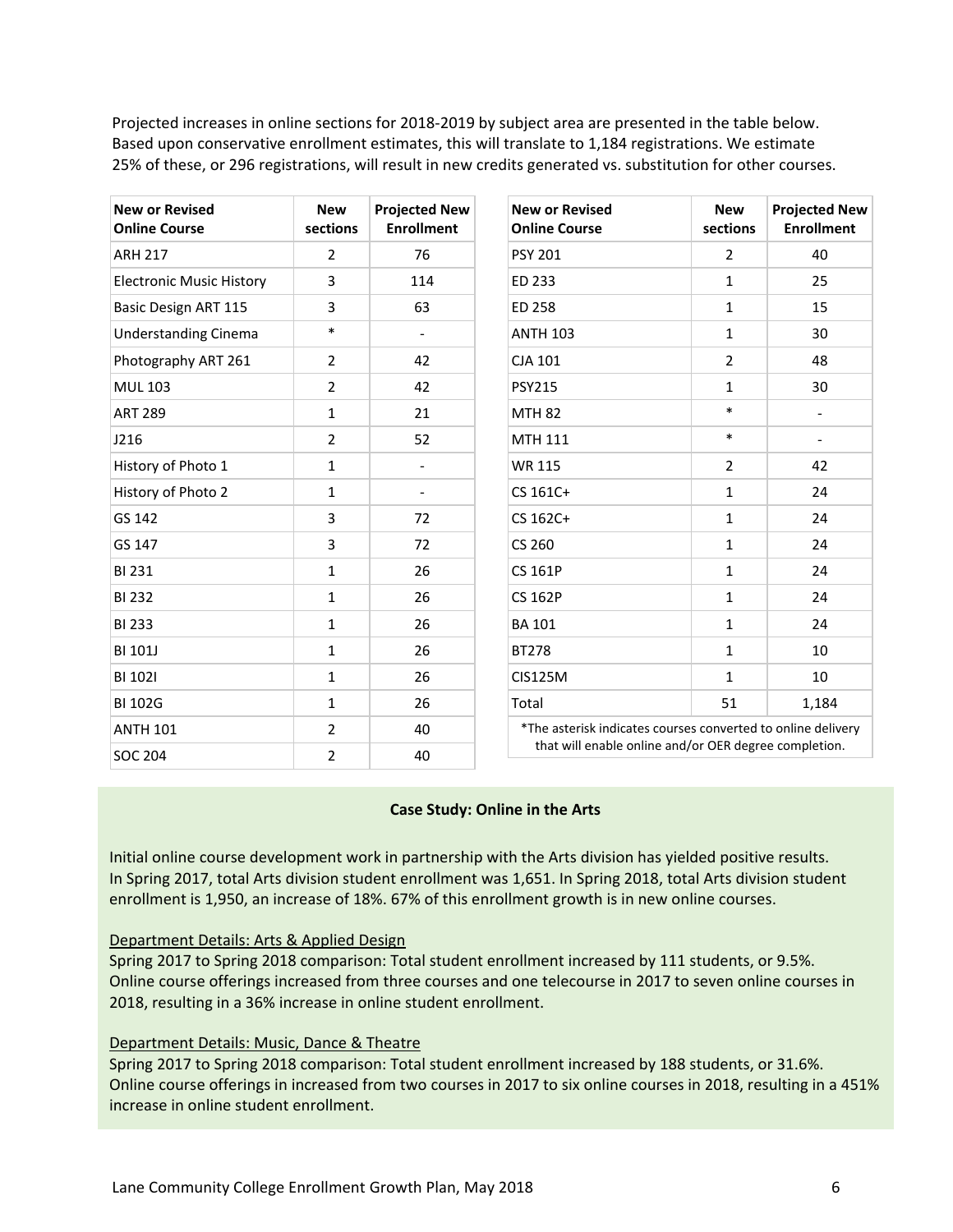#### *Support Resources*

Growth in online offerings will be supported by adding a .5 FTE instructional designer to accommodate support for conversion of face-to-face courses to online. The cost for this is \$42,500 with direct OPE.

#### **Online Growth Summary**

| <b>Growth Area</b>                | Current<br>Enrollment       | 2018-2019<br><b>Growth Goal</b> | 2018-2019<br><b>Budget Impact</b> | <b>Recurring Annual</b><br>Budget Impact* |
|-----------------------------------|-----------------------------|---------------------------------|-----------------------------------|-------------------------------------------|
| Online                            | 1,180 FTE<br>51,158 credits | <b>24 FTE</b><br>1,059 credits  | 167,700                           | 241,000                                   |
| <b>Support Resources</b>          |                             |                                 |                                   |                                           |
| .5 Faculty Instructional Designer |                             |                                 | (42, 500)                         | (42, 500)                                 |
| <b>Net Budget Impact</b>          |                             |                                 | 125,200                           | 198,500                                   |

\* Recurring annual impact includes state funding based on student FTE

# **New Students**

Lead: Helen Faith, Dean of New Student Transitions

The New Students Transitions division, working collaboratively with academic divisions, student affairs programs and services, and the Marketing Departments, plans to increase new student enrollment by 2% or 43.8 FTE<sup>2</sup> in the 2018-2019 academic year by implementing the strategies described below.

# Placement Redesign

Faculty members in math and writing content areas are developing plans to update placement processes to include multiple measures and a new math placement test which is accompanied with study support materials. An implementation team is operationalizing these plans. These updates to placement processes are anticipated to provide students, faculty, and staff with more comprehensive information about student skill levels to support their success and progression while reducing excess credits or repetition and increasing retention.

Additionally, expanded First Year Experience Success Coaches and Student Peer mentors will provide direct personal guidance to students immediately after placement testing in an effort to reduce the 17% of students who do not enroll after placement.

# Student Communications and Customer Relationship Management System (CRM)

Lane fully implemented InfusionSoft CRM in late summer 2017 and has been using it steadily to track and improve communication with prospective students who initiate contact with the college. The CRM has helped increase the number of prospective students completing information request forms year-over year: in 2016-2017, admissions staff received and responded to a total of 1,344 information requests, whereas staff have received and responded to 2,275 request forms to date in 2017‐2018. Staff maintain contact with prospective students for two terms beyond their initial planned term of attendance, continuing outreach during these additional terms before migrating them out of the system to make room for additional contacts.

 $2$  This goal is exclusive of (in addition to) new student FTE generated through other specific program growth areas identified in the plan.

Lane Community College Enrollment Growth Plan, May 2018 7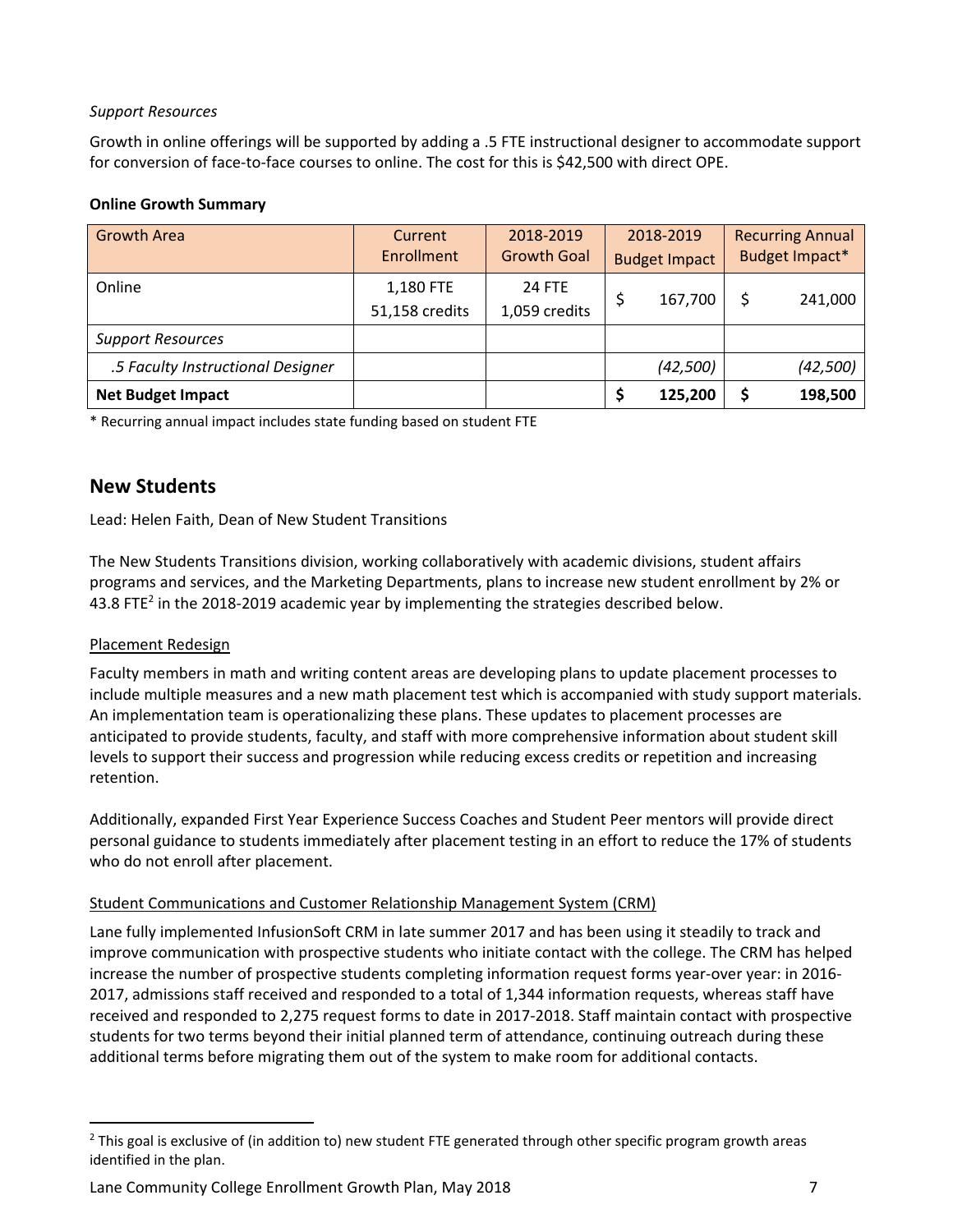In the coming year, International Student Programs will also begin using InfusionSoft to support recruitment outreach efforts. Continued use of the CRM will help support ongoing efforts to build relationships with prospective students and increase their likelihood of enrollment at Lane due to improved communications.

In 2018-2019 the college will move forward with an important next step in improving and expanding communication with students by adding two new integrated services to the SARS appointment scheduling and drop‐in tracking system: text messaging and video conferencing. Text messaging will allow staff to interact with students quickly in their preferred mode, and Zoom video conferencing will provide a virtual face‐to‐face experience for students who aren't able to come to the main campus for service.

#### Financial Aid Efficiencies

The financial aid office is planning to improve overnight processing with scheduling software, which will enable staff to load, package and disburse aid much more efficiently. This will result in the 50% of Lane's students who are not selected for verification will have their aid packaged in a matter of days instead of weeks.

Improvements in outgoing messaging and the college website will improve access to information, streamline cumbersome processes and improve response times to students. A similar initiative implemented recently at Portland Community College resulted in a 30% reduction in customer service traffic and reduction of average processing time by 30 days.

Better internal documentation and cross‐training will create a more fluid and flexible workforce and will allow staff to pivot roles based on student demand. This will enable time‐sensitive processes like Satisfactory Academic Progress Appeals and Verification to have more resources when demand increases.

The overall effect will be faster award letters to more students, which helps them access the college, resulting in improved recruitment, onboarding and retention.

#### Recruitment and Admissions

Admissions and recruitment has grown to two full‐time recruiting staff and a full‐time information specialist working from a welcome center in the lobby of Building 1. Both the recruitment team and the welcome center staff member oversee several student employees to support their work in recruiting and welcoming prospective students to Lane. With increased staffing and recently revised organizational structure, the college has increased capacity and focus on recruitment and the new student experience. In December, the dean and recruiters relocated to a welcoming reception area where visitors can relax on comfortable couches and enjoy coffee and tea while they chat with staff and fellow prospective students and families.

In terms of the application and onboarding experiences leading up through class registration, staff have been reviewing every point in the enrollment funnel to identify challenges and points of friction. Improvements are being made regularly to the online "new student information session" orientation, with plans to completely revamp the appearance and content to incorporate video and reduce verbiage.

Recruitment efforts are organized into traditional and non-traditional categories, with the lead recruiter focusing on building and sustaining relationships with area high schools and the second recruiter focusing on building visibility and relationships throughout the community. At the high school level, recruitment efforts are focused on Springfield/Thurston, North Eugene, and Bethel areas. Staff are working with Institutional Research and Information Technology staff to build reports on high school yield rates to inform growth opportunities and assess results.

Non‐traditional students are a new recruiting focus for the college. Staff are developing relationships at a rapid pace, most recently connecting with NEDCO, WomenSpace, the Eugene Public Library, VetNet, and SymanTec.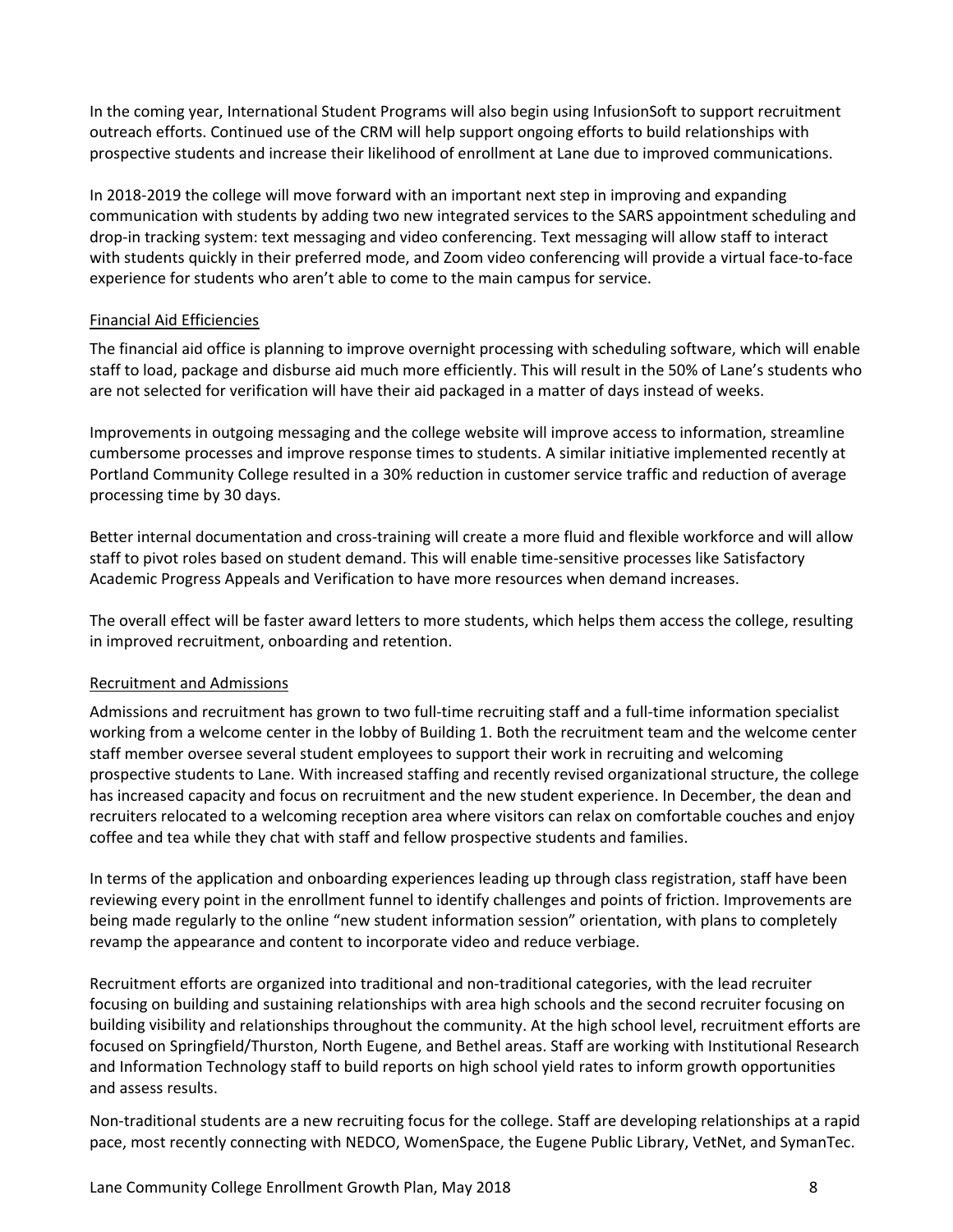Staff are also actively working on strengthening ties with both UO and OSU. Recent examples include the first‐ ever Willamette Valley College Information Night collaboration with UO for area high school juniors and their parents, and an updated Degree Partnership Program Consortium Agreement with OSU that will increase flexibility and access for students by enabling them to receive financial aid from Lane while dually enrolling.

# Waitlists and Z-Coding<sup>3</sup>

In Spring 2018 the college implemented waitlists on all courses and allowed the waitlists to function through the end of Week 1 of the term, set waitlist maximums high enough to be effectively unlimited, and placed zcodes (a procedure which closes the course to direct student registration) on courses later in the week.

Previously, waitlists were used inconsistently at the request of individual faculty members or departments with the limit set to a maximum of 5 students. Additionally, waitlists were purged (i.e., closed or made inactive) and z‐coding was done *before* classes started resulting in students needing individual faculty permission to add a course, even when the course had available seats.

The results of the changes applied for Spring term were: 1) if a seat opened in a full course during Week 1 of the term, students were able to register via the waitlist, 2) Deans were able to assess the demand for courses by monitoring the waitlists and added courses sections as a result, and 3) students were able to register for open courses throughout the first week of the term because the z-coding was applied at the end of the week.

During Week 1 of Spring term, 373 seats were filled through the waitlist, and 1,008 seats filled via direct registration in open classes (including both courses built in the original schedule which had open seats and courses added immediately before or during Week 1 as a result of Deans responding to demand on the waitlists). This is a total of 1,381 seats filled during Week 1 as a result of the changes in waitlist and z-coding procedures, representing 7.5% of total registration. Maintaining these procedures in future academic terms is anticipated to create sustained enrollment growth.

#### *Support Resources*

Due to investments made in the 2017 Student Affairs reorganization, the only additional resource needed in 2018‐2019 to achieve the new student enrollment goal is in computer software. The initial cost for SARS text and video conferencing purchase and installation is \$4,000. The recurring maintenance cost is \$1,000 per year.

| <b>Growth Area</b>                      | Current<br>Enrollment         | 2018-2019<br><b>Growth Goal</b> | 2018-2019<br><b>Budget Impact</b> | <b>Recurring Annual</b><br>Budget Impact* |
|-----------------------------------------|-------------------------------|---------------------------------|-----------------------------------|-------------------------------------------|
| New students (traditional)              | 1,134.4 FTE<br>45,109 credits | 22.7 FTE<br>902 credits         | \$<br>117,300                     | 185,300<br>\$                             |
| New students (non-traditional)          | 1,053.5 FTE<br>40,347 credits | 21.1 FTE<br>807 credits         | 104,900                           | 168,100                                   |
| <b>Support Resources</b>                |                               |                                 |                                   |                                           |
| Text and video conferencing<br>software |                               |                                 | (4,000)                           | (1,000)                                   |
| <b>Net Budget Impact</b>                |                               |                                 | c<br>218,200                      | 352,400<br>S                              |

#### **New Student Growth Summary**

\* Recurring annual impact includes state funding based on student FTE

Lane Community College Enrollment Growth Plan, May 2018 9

 <sup>3</sup> Also supports Student Retention growth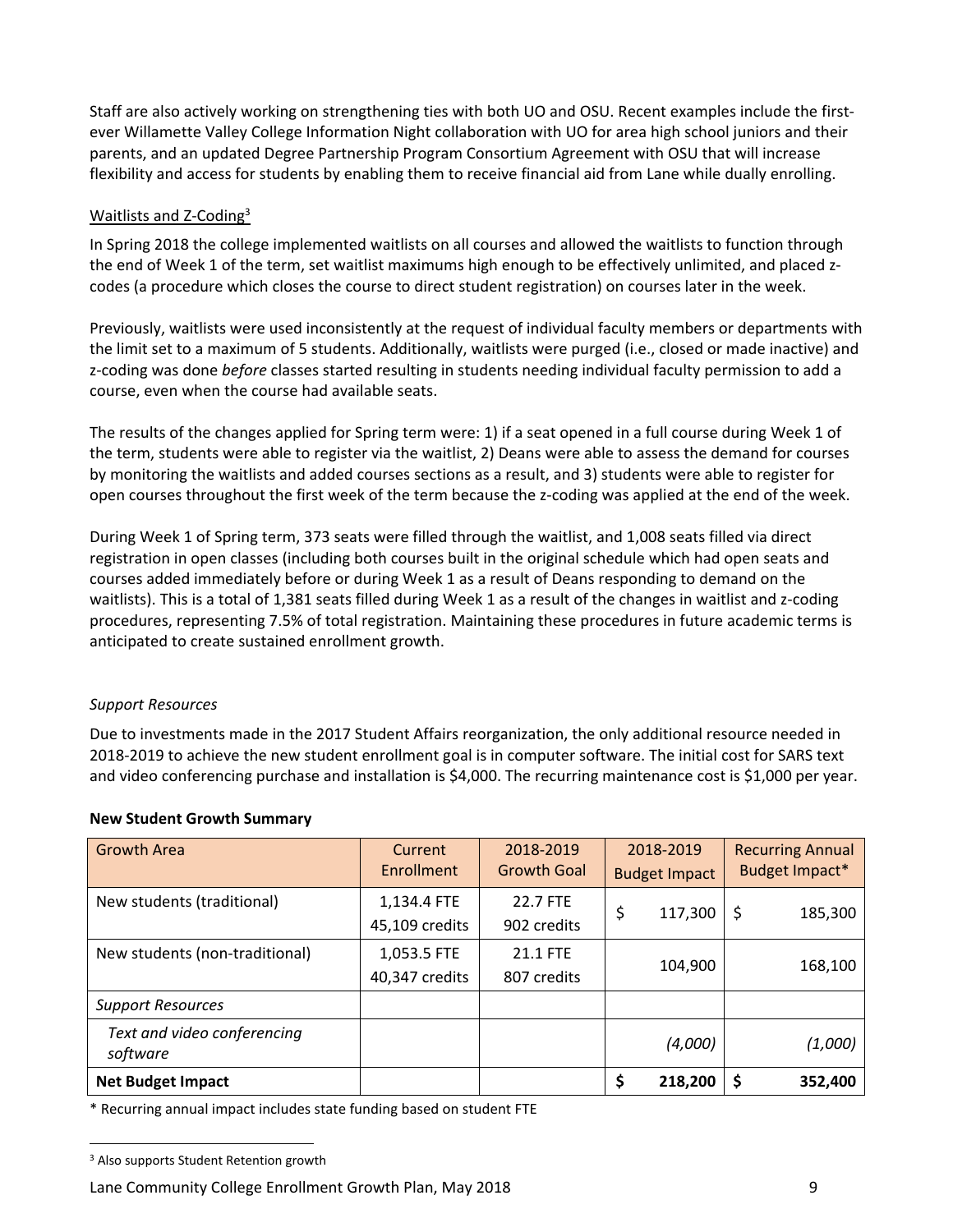# **Student Retention**

#### Lead: Lida Herburger, Dean of Student Success

In collaboration with academic divisions, the Student Success and Student Engagement Divisions are planning several initiatives to increase student retention in the 2018‐2019 academic year. Some of these initiatives involve scaling up existing models and others involve new programs and services. The teams are broadly defining retention for the purposes of this plan to include continuing and returning students. The goal is to improve overall retention of continuing and returning students by 2%, which translates to 80.8 student FTE<sup>4</sup>.

# First Year Experience

The college will expand its successful First Year Experience (FYE) program to provide additional relational and momentum touchpoints to first year students through Success Coaches and Student Peer Mentors. Data from the pilot First Year Experience program show a 14.5% increase in term to term retention for FYE student participants.

Early and sustained personal contact with students will begin with expanded Welcome Day activities open to all new Lane students and continue through in‐person, email, and phone outreach. Required activities in the FYE online classroom will guide students in making sound decisions regarding academic, financial, and career arenas. One of the areas that will be expanded is direct personal guidance to students immediately after placement testing as described on page 7.

# Advising and Academic Planning

As part of its student affairs reorganization, the college will expand advising and academic planning services to include Welcome Day activities that start students thinking in Career Communities, and momentum advising at key milestones throughout a student's program of study. Longer term, the college is working toward annual advising and coordinated scheduling between programs of study.

# Early Outreach and Academic Support

Academic departments with Resource Centers (Math, Writing, Business, Computer Information Technology, and Science) will develop Early Outreach Referral programs whereby Resource Center staff will make initial brief visits to first week courses to introduce themselves and the resources they provide. Department faculty will then provide referrals to center staff for students who are not demonstrating course success starting in week three of each term. Resource Center staff, including additional part-time Instructional Specialists, will work with the students to develop action plans, tutoring and feedback, and regular follow up. Additional support for students will be provided through expanded student tutors funded through Federal Work Study.

# Exigent Circumstances Support

The college will support students facing exigent and unplanned circumstances that may prevent successful accomplishment of their goals. The college will collaborate with the foundation to provide completion scholarships through existing Shining Star Scholarship funds for students in good academic standing who have funding challenges and 12 credits or less to degree completion. For other support needs, the college will promote access to community resources by inviting community organizations to provide on‐campus consultation, support and wraparound services using existing campus spaces.

Lane Community College Enrollment Growth Plan, May 2018 10

<sup>4</sup> This goal is exclusive of (in addition to) student retention increases generated through other specific program growth areas identified in the plan.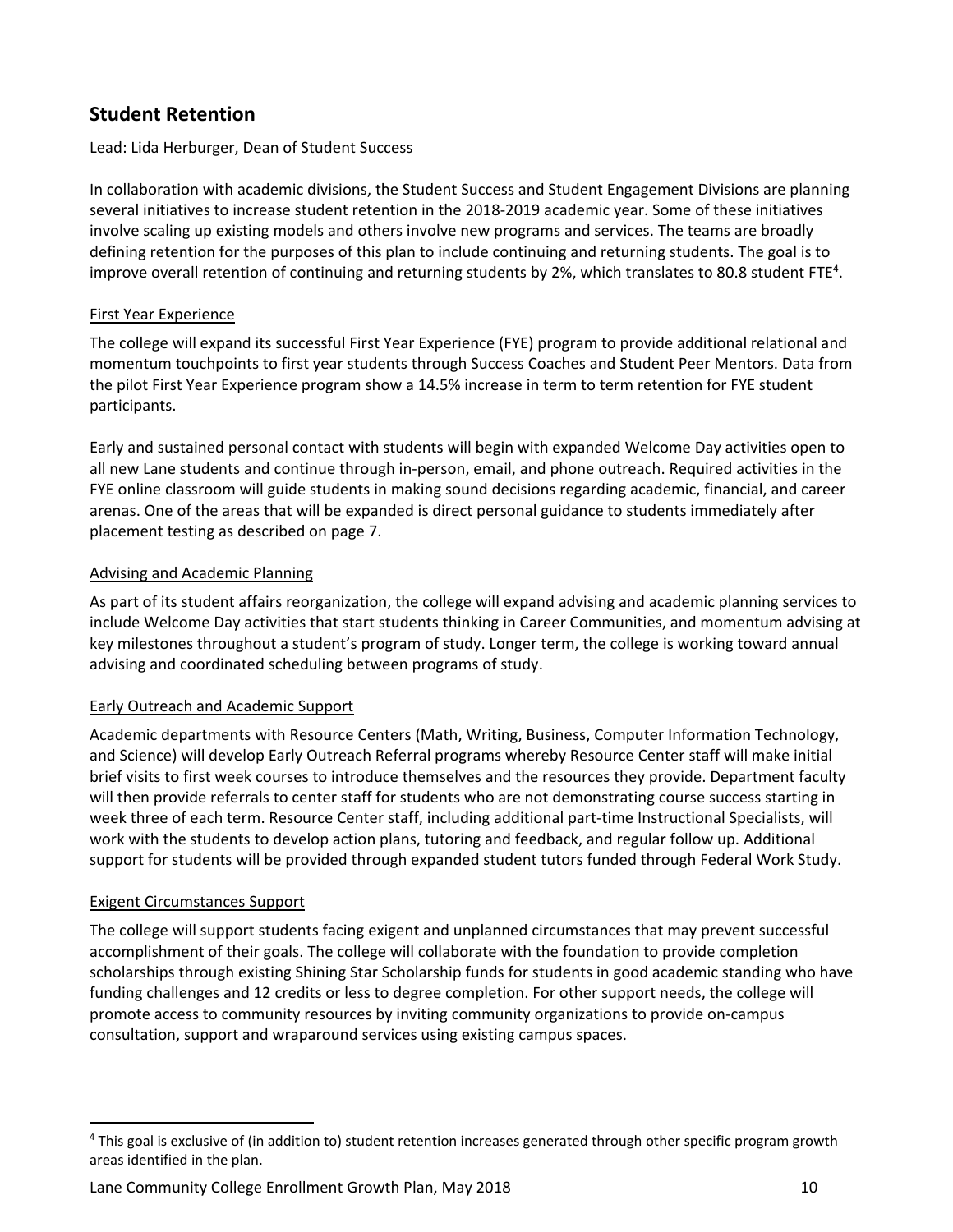#### Policy and Procedure

Promotion of the New Way to Pay payment plan, more robust messaging to students who have account balances, and a higher account balance limit before student registrations are "purged" for non‐payment will help keep students enrolled, reduce student debt, and lower financial collection referrals. Incorporating Academic Progress Standards (APS) into the Student Success Division will provide greater staffing to support this series of progressive interventions to help students stay in good academic standing. Planned changes include strengthening requirements for the Alert 1 and Alert 2 interventions as well as increased and early outreach from Success Coaches to help students develop good habits to avoid being placed into the Alert system.

# Waitlists and Z‐Coding5

Waitlists and Z‐Coding procedural changes described on page 9 will also positively influence the ability of continuing and returning students to register for needed courses.

# *Support Resources*

Expanding the First Year Experience program will require converting 2 Success Coach (Student Advisor) positions from part‐time hourly to contracted status, at a total cost of \$91,000 with OPE. The expanded capacity of these coaches will also work with our counseling faculty in support improvement efforts for Academic Progress Standards. The Early Outreach and Support program will require additional part‐time Instructional Specialists for each Resource Center, a cost of \$100,000 with OPE for all five Centers.

#### **Retention Growth Summary**

| <b>Growth Area</b>                | Current<br><b>Enrollment</b> | 2018-2019<br><b>Growth Goal</b> | 2018-2019<br><b>Budget Impact</b> | <b>Recurring Annual</b><br>Budget Impact* |
|-----------------------------------|------------------------------|---------------------------------|-----------------------------------|-------------------------------------------|
| Continuing and Returning Students | 4,042 FTE<br>141,591 credits | 80.8 FTE<br>2,832 credits       | 368,100<br>\$                     | 610,600                                   |
| <b>Support Resources</b>          |                              |                                 |                                   |                                           |
| <b>Success Coaches</b>            |                              |                                 | (91,000)                          | (91,000)                                  |
| <b>Instructional Specialists</b>  |                              |                                 | (100,000)                         | (100,000)                                 |
| <b>Net Budget Impact</b>          |                              |                                 | 291,100                           | 654,900                                   |

\* Recurring annual impact includes state funding based on student FTE

# **High School Connections and Cooperative Education**

Lead: Deron Fort, Director of High School Connections

The College Now program offered through the High School Connections Department allows students to earn college credits for classes taken at high school (dual credit). Cooperative Education, a collaboration between the college and business community, integrates on‐the‐job work experience with academic studies whereby students earn credit and a grade while working full‐time or part‐time in positions related to their career and academic goals. Through the strategies outlined below, these programs anticipate growth of 2.4% or 22 FTE in the coming academic year.

 <sup>5</sup> Also supports New Student growth

Lane Community College Enrollment Growth Plan, May 2018 11 11 11 12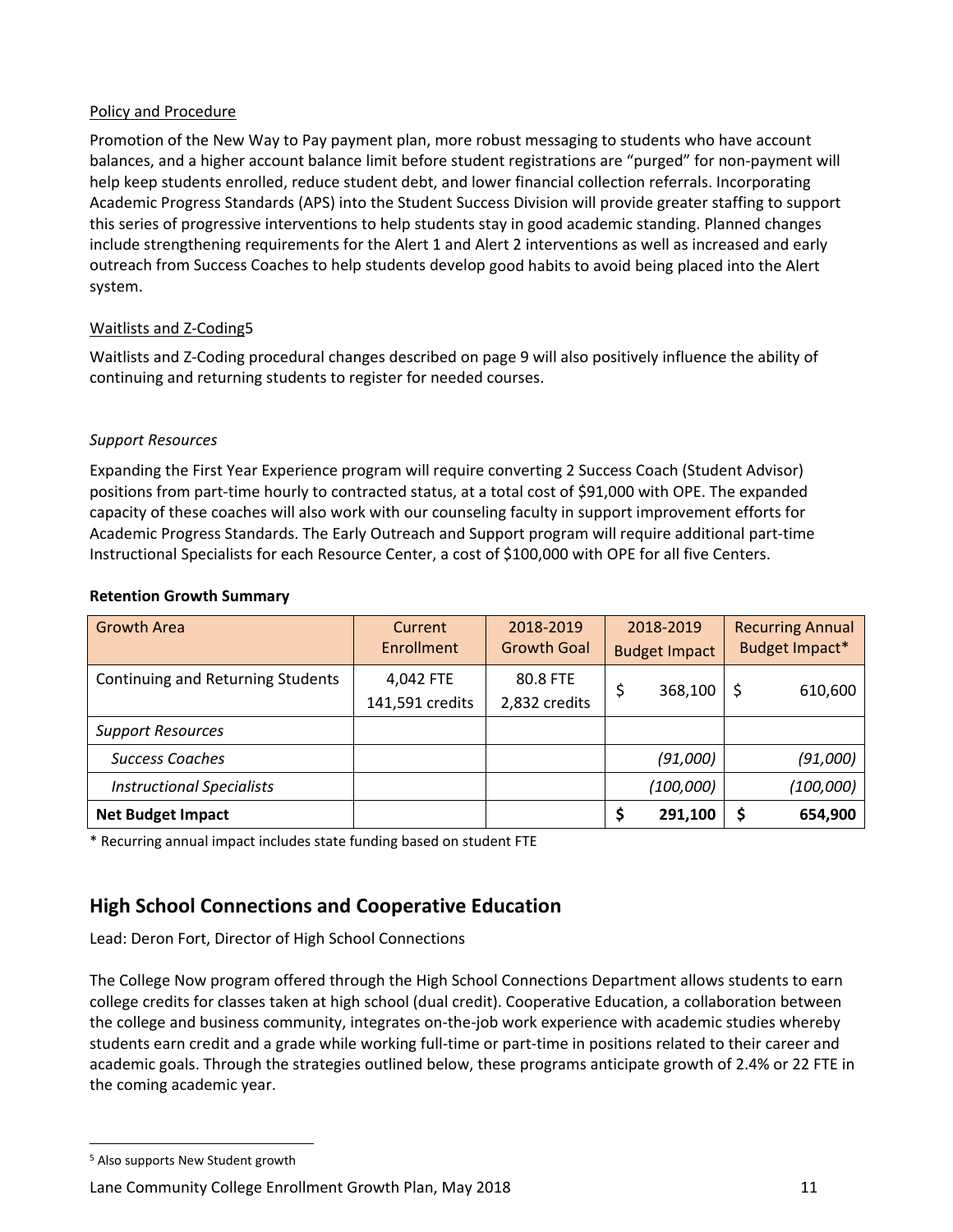#### Regional Promise

In April 2018, Lane Educational Service District was awarded a Regional Promise grant in partnership with Lane Community College. The grant is designed to expand dual credit opportunities for high school students, with an emphasis on increasing access and equity for underrepresented populations on college campuses.

The grant provides funding for Lane faculty to lead Professional Learning Communities (PLCs) that work directly with high school instructors in offering sponsored dual credit coursework. The focus for the 2018‐2019 academic year is Math 111 and Writing 121. This model enables the college to significantly expand access to core college curricula to high school students in Lane county, and develop pathways for future enrollment in Lane degree and certificate programs.

This program will conservatively generate an additional 20 FTE in 2018‐2019, with the possibility for additional growth in future years. The long‐term vision is to award alternative qualifications for faculty certification upon successful completion of the PLC process. Current grant funding continues through June 2019.

#### Cooperative Education Internships

Cooperative Education at Lane provides two internship opportunities: GWE 280, which is an end of program, culminating internship and key connector to post‐graduation employment; and General Work Experience (GWE) 180, which provides introductory internships to students without professional work experience.

In 2017‐2018 Lane piloted a GWE 180 model at three high schools in our service district: Siuslaw, Cottage Grove, and Springfield. The courses provide structured learning to accompany work experiences for high school students, and another pipeline to credit programs. Lane faculty coordinate these internships at the high schools. Expansion is anticipated this program generating 2 additional student FTE in 2018‐2019, with existing Lane faculty. Based upon pilot program results, we will develop plans for scaling this up to additional schools in future years.

# *Program Support*

Although faculty work required to achieve growth goals in High School Connections and Cooperative Education for 2018‐2019 is funded through existing grant or general fund resources, the department will need to increase administrative support capacity. The department will require an increase in the assignment of existing classified staff to be full‐time year round to provide essential coordination and administrative support. The total additional cost is \$40,000, including direct OPE.

#### **High School Connections and Cooperative Education Growth Summary**

| <b>Growth Area</b>       | Current<br>Enrollment | 2018-2019<br><b>Growth Goal</b> | 2018-2019                      | <b>Recurring Annual</b><br>Budget Impact* |
|--------------------------|-----------------------|---------------------------------|--------------------------------|-------------------------------------------|
|                          |                       |                                 | <b>Budget Impact</b>           |                                           |
| <b>Regional Promise</b>  | <b>905 FTE</b>        | <b>20 FTE</b>                   | \$<br>$\overline{\phantom{0}}$ | 60,000                                    |
| <b>GWE 180</b>           | 7 FTE                 | 2 FTE                           | $\overline{\phantom{a}}$       | 6,000                                     |
| <b>Support Resources</b> |                       |                                 |                                |                                           |
| Classified staff FTE     |                       |                                 | (40,000)                       | (40,000)                                  |
| <b>Net Budget Impact</b> |                       |                                 | (40,000)                       | 26,000                                    |

\* Recurring annual impact includes state funding based on student FTE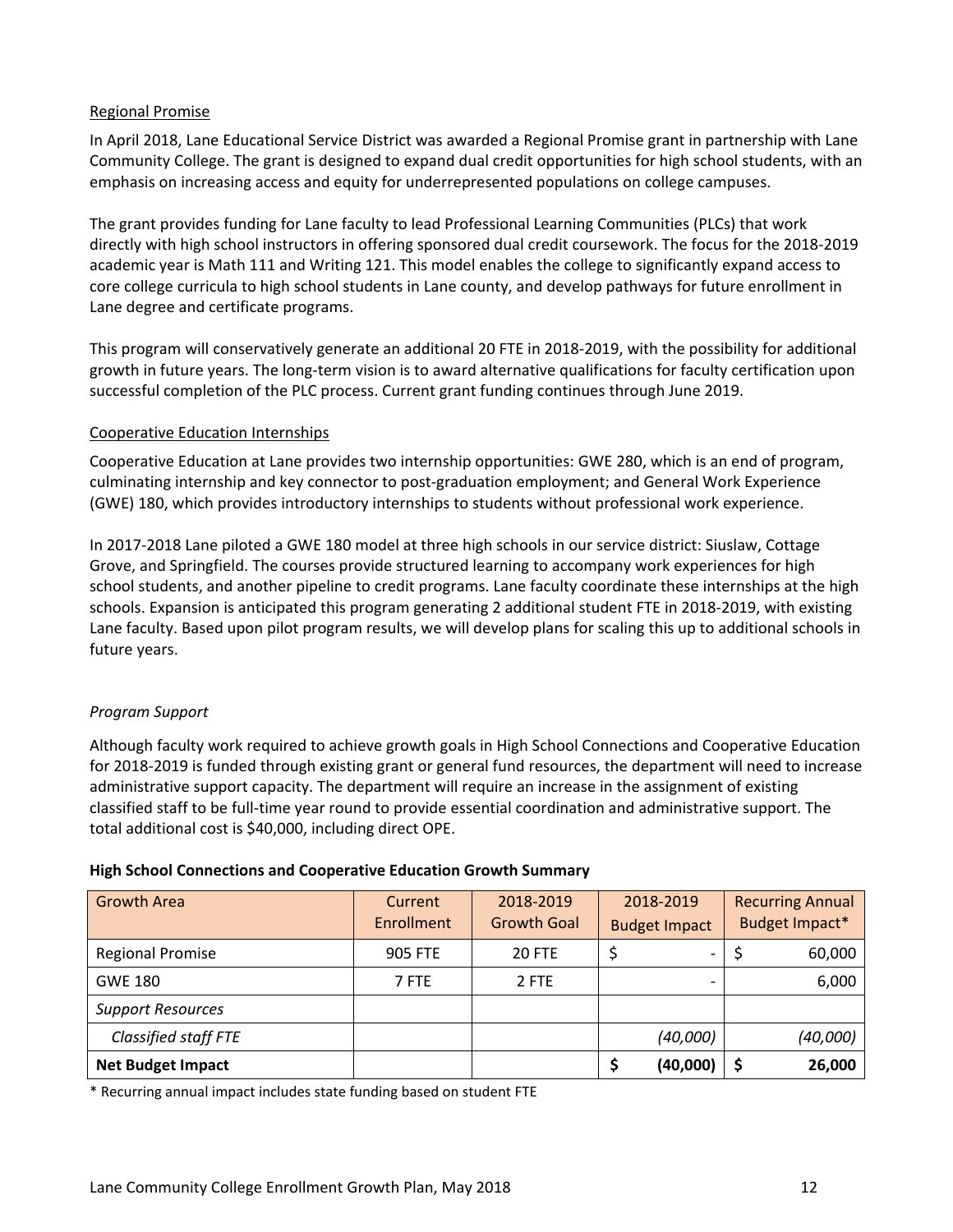# **Health Professions**

Leads: Grant Matthews, Interim Dean, Health Professions; Vicki Trier, Executive Dean School of Professional and Technical Careers

Lane's nationally‐recognized Health Professions Division offers a variety of programs and classes to prepare students for healthcare careers. Graduates from individually‐accredited programs achieve high scores on licensing board examinations and workforce success. The division is planning to expand two of its programs in 2018‐2019, resulting in an additional 20.3 FTE.

## Nursing Bridge

The Nursing Program has developed a bridge program for students who are ready for second year curricula but lack access to the second year cohort. By increasing the second‐year cohort by one clinical group (8 students), the program can regularly accept bridge and other students ready for the second year. This not only ensures full or expanded second‐year capacity, it also helps meet the industry shortage for nurses in the state and region. The bridge students take 30 nursing credits and an average 12 other credits in their second year.

#### Dental Assisting

The Dental Assisting program plans to add an evening cohort in fall 2018. The additional clinical group of 6 students will increase the capacity of the program, while also adding educational opportunities for students who have work, child care, and other commitments during the day. The 6 additional students will take approximately 30 college credits for the certificate.

## *Program Support*

The nursing program requires an 8:1 student to faculty ratio for clinical participation. In order to accommodate bridge students, the program will need to invest in an additional 0.841 FTE faculty clinical position. The additional cost for this position, including OPE, is \$94,000.

The Dental Assisting program currently lacks the instructional capacity to increase lecture and lab offerings. The program would need an additional 1.0 full-time faculty to help teach and coordinate the evening cohort. The additional cost for this position, including OPE, is \$112,000.

#### **Health Professions Growth Summary**

| <b>Growth Area</b>              | Current<br>Enrollment | 2018-2019<br><b>Growth Goal</b> | 2018-2019<br><b>Budget Impact</b> | <b>Recurring Annual</b><br>Budget Impact* |
|---------------------------------|-----------------------|---------------------------------|-----------------------------------|-------------------------------------------|
| Nursing Program Year 2 Bridge   | 152.4 FTE             | 10.0 FTE                        |                                   |                                           |
|                                 | 3,291 credits         | 336 credits                     | \$<br>156,100                     | \$<br>186,100                             |
| <b>Evening Dental Assistant</b> | 36.1 FTE              | 10.3 FTE                        |                                   |                                           |
|                                 | 1,008 credits         | 288 credits                     | 50,300                            | 81,200                                    |
| <b>Support Resources</b>        |                       |                                 |                                   |                                           |
| <b>Nursing Faculty</b>          |                       |                                 | (94,000)                          | (94,000)                                  |
| <b>Dental Assisting Faculty</b> |                       |                                 | (112,000)                         | (112,000)                                 |
| <b>Net Budget Impact</b>        |                       |                                 | \$<br>400                         | 61,300                                    |

\* Recurring annual impact includes state funding based on student FTE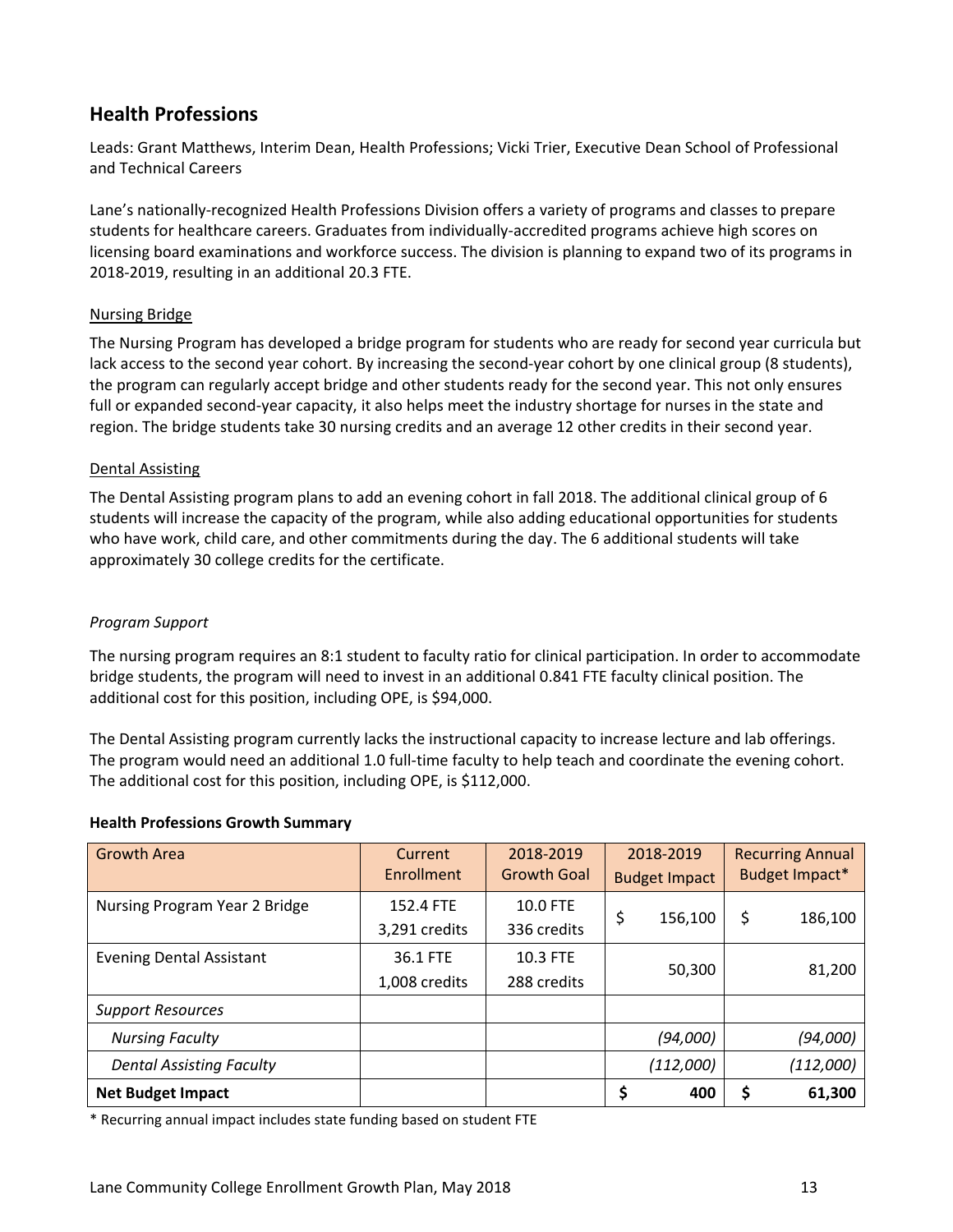# **Adult Basic and Secondary Education and Career Pathways**

Lead: Grant Matthews, Dean, Adult Basic and Secondary Education

The Adult Basic and Secondary Education Department provides pre‐college level alternatives for adults seeking to improve basic reading, writing, or math skills for work, college entrance, or to pass the General Education Development (GED) exam. Through significant expansion of its successful College Readiness and Career Pathways programs, the department is planning to increase participation by 44% or 9.6 FTE.

#### College Readiness

During the 2017‐2018 academic year, the Adult Basic and Secondary Education Department developed a dedicated College Readiness program for adult education students seeking a fast-tracked entrance into college credit programs. This adult education course is focused on writing, critical reading, and academic transition. Students experience an intensive curriculum that includes direct transition support and advising to prepare them for transfer‐credit and CTE programs.

The program focuses on high level GED students and students who place below transfer and developmental level courses. Most students complete the college readiness requirements within one term and are ready for transfer level and developmental level courses. Essential program components include intensive advising support during the class, transition, and into credit courses. Students are also connected to Career Pathway options during the class.

While the program is non-credit, students are prepared quickly for credit level courses. During the first quarter offering the class, 100% of the students successfully completed the course and registered the following term for transfer‐credit courses.

Continuation of the program is anticipated to move 8‐10 students per term into college transfer; students who otherwise would have discontinued the higher education experience. Students take between 6 and 12 credits upon transition.

# Career Pathways

Lane's adult education and ESL‐focused Career Pathways program, PASS Lane, plan to expand career pathway offerings. The PASS program helps support Adult Education and ESL students through a CTE Career Pathway certificate by providing academic support, advising, and student service support. Recognized as a best practice integrated education and training intervention, the PASS program helps students excluded from certificate programs achieve success in a much shorter timeline.

The program currently offers support for Early Childhood Education and is expanding to include Baking and Pastry and Allied Health. Each new pathway can expect to enroll 6‐10 students in 9‐15 credits per year; credits these students would not be eligible for without the support services. In addition to the CTE credits, PASS Lane students enroll in adult education courses that are FTE reimbursable.

# *Program Support*

Both the College Readiness and Career Pathways programs require collaboration with focused and dedicated advisors/navigators. In order to continue to provide support for the programs and realize growth, the Adult Basic and Secondary Education Department needs expanded capacity for dedicated advising. A 1.0 student advisor position is needed to support the College Readiness program and student transition. Without added advising support, the programs are at capacity and cannot provide support for additional students. Longer‐ term, the department will evaluate additional advising and faculty position support needs.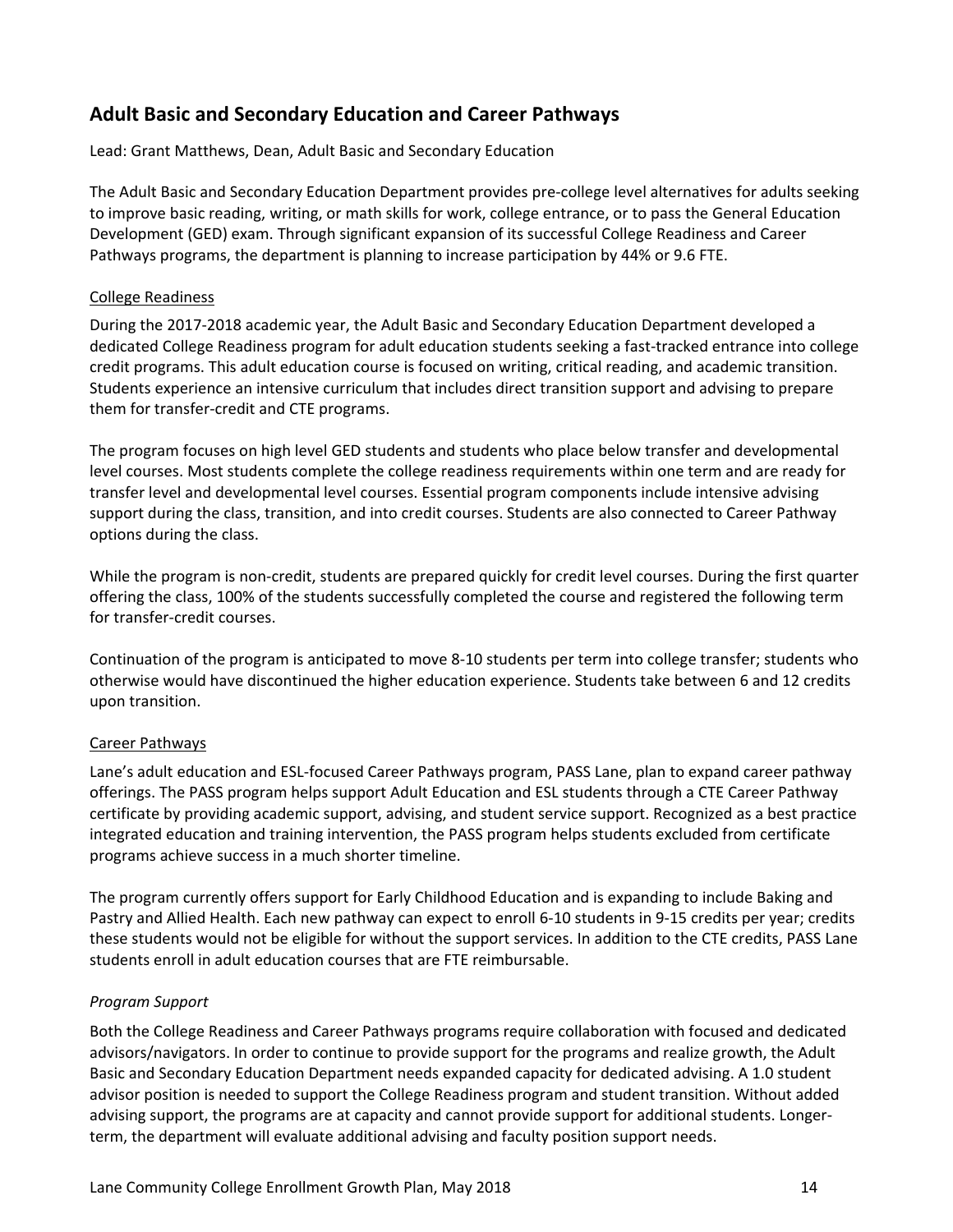#### **ABSE to Credit Growth Summary**

| <b>Growth Area</b>                 | Current<br>Enrollment   | 2018-2019<br><b>Growth Goal</b> | 2018-2019<br><b>Budget Impact</b> | <b>Recurring Annual</b><br>Budget Impact* |
|------------------------------------|-------------------------|---------------------------------|-----------------------------------|-------------------------------------------|
| <b>College Readiness to Credit</b> | 9.0 FTE<br>248 credits  | 2.9 FTE<br>81 credits           | \$<br>10,500                      | \$<br>19,200                              |
| Career Pathways to Credit          | 12.5 FTE<br>179 credits | 6.7 FTE<br>96 credits           | 12,500                            | 32,600                                    |
| <b>Support Resources</b>           |                         |                                 |                                   |                                           |
| <b>Student Advisor</b>             |                         |                                 | (80,000)                          | (80,000)                                  |
| <b>Net Budget Impact</b>           |                         |                                 | (57,000)<br>Ś                     | (28, 200)                                 |

\* Recurring annual impact includes state funding based on student FTE

# **English as a Second Language**

#### Lead: Anna Gates‐Tapia, Dean, English as a Second Language

The English as a Second Language Department provides instruction for adult, non‐native English speakers seeking to improve their oral and written communication skills for work, community involvement, academic, or personal goals. Courses are designed to help students with everyday communication, as well as with the transition to work or other training and academic programs. By scaling up its successful ESL to Credit Bridge pilot, continuing development of online ESL courses, and working to diversify ESL student populations, the department expects to increase 2018‐2019 student FTE by 12.7.

#### ESL to Credit Bridge

The ESL department, in collaboration with the Language, Literature, and Communication, Social Sciences divisions, and International Programs, launched a bridge program in the 2017‐2018 academic year. The program supports the language development of resident and international ESL students in Levels E and F of the Intensive English Program curriculum interested in getting a jump‐start on their credit level courses. ESL instructors facilitate the development of English language reading, writing, listening, and speaking skills of students who are simultaneously registered in specific, transferable credit courses.

Traditionally English language skills are developed through high‐interest, multi‐disciplined topics and themes, however the ESL to Credit Bridge takes an applied approach in which the topics and themes mirror their credit classes. In addition to language support, ESL Bridge students are guided through the culture of college and get practice maneuvering the nuances and expectations of interacting with non‐ESL peers, instructors, college employees and systems.

52 ESL students were served by the ESL to Credit Bridge Program in 2017‐2018, with over 82% achieving higher than average grades in their credit classes. 15% of the students in ESL Level E were able to demonstrate either WR115 or WR121 readiness and could transition into credit without taking the last level of ESL.

Growth in the Bridge program is dependent on international student growth and interest in acceleration options, outreach to English Language Learners (ELLs) and Generation 1.5 in students enrolled in ABSE, and resident student recruitment within the high-schools serving recently arrived immigrant youth.